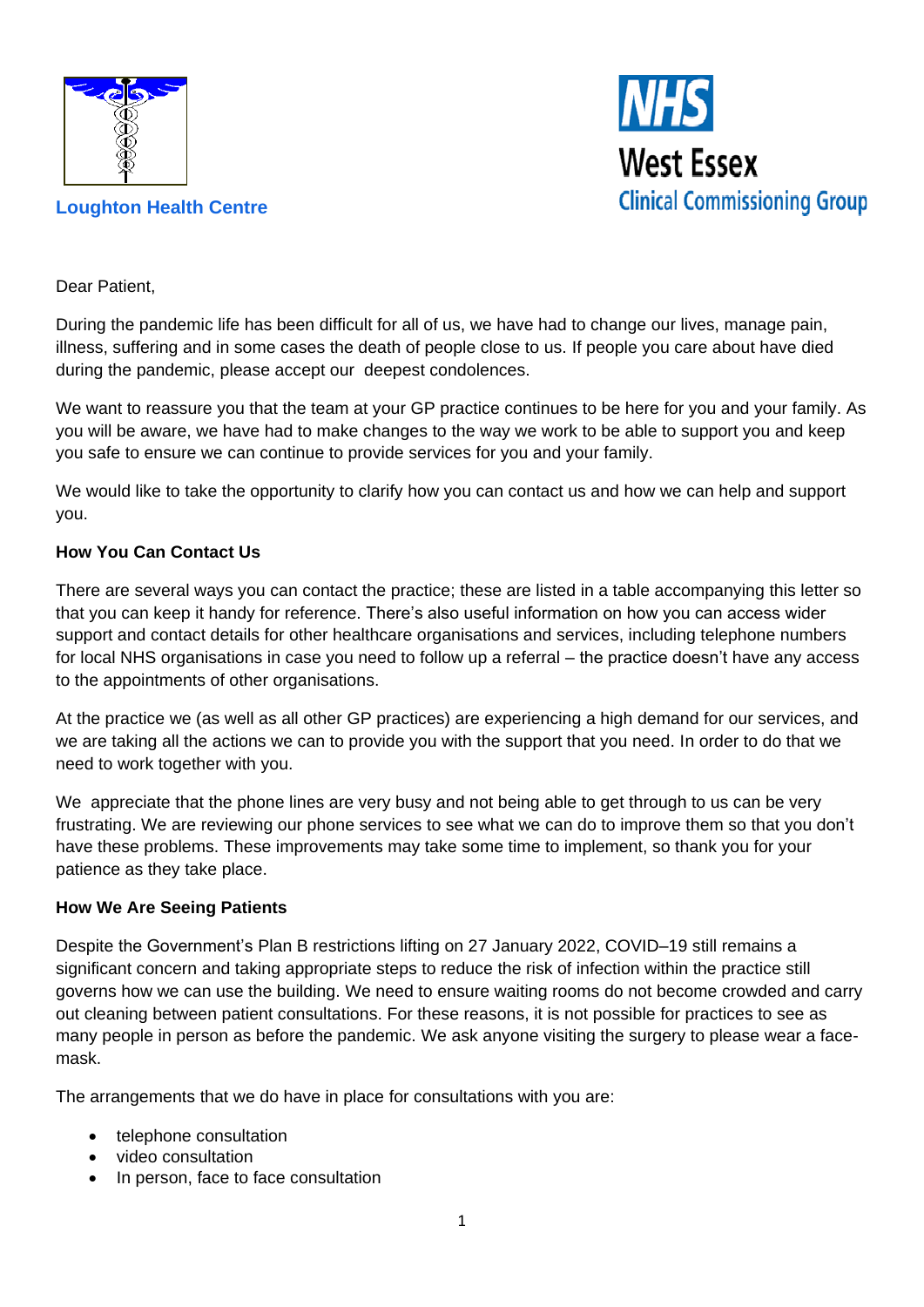We are working hard to make sure that you get the same high standard of care whatever type of consultation you have with us. Telephone and video consultations could be safer, quicker and more convenient for you. If during a telephone or video consultation, there is a decision that it is necessary to see you in person then an appointment will be made for you to come to the practice.

Your consultation will be made with the professional who can best deal with your query. We rely on the expertise of our colleagues who are: nurses, paramedics, pharmacists, healthcare assistants, physiotherapists and doctors. This enables us to have a large volume of appointments available for people each day and ensures that you get the right care from the right professional.

Our reception staff are trained to sign post you to the right health care professional for your need as efficiently as possible and will ask for the reason you are contacting the surgery. We understand you may feel reluctant to share personal medical information, but please be assured our reception staff are there to help and your information will be treated in the strictest confidence.

#### **Routine services**

The successful roll out of the booster programme means that our practice can now resume routine appointments after some of these were paused in mid-December to divert resources to delivering more vaccinations during the Omicron wave. We are now urging patients who have held off contacting their practice with more routine issues over recent weeks, and those who are due to have health checks, to come forward.

Support for patients with urgent health concerns and for clinically vulnerable patients or for people with an ongoing health condition has continued throughout. We continue to be here for you. Please don't hesitate in contacting us.

#### **How To Get Involved**

If you would like to become more involved in how the practice works, We would like to invite you to become part of our Patient Participation Group (PPG). This is a group of patients, carers and practice staff who meet to discuss practice issues and patient experience in order to help improve the service. If you would like to become part of the group or have a discussion with one of the members the contact details are on the list below.

If you do have any comments or feedback you would like to share you can also do this by contacting our Practice Manager Wendy Grange. We're always looking for ways to improve our services, and if something has not met your expectations or you'd like to share a positive experience, we would like hear about it.

Thank you very much for your time. We are confident that as a team of patients and professionals we can continue to look after one another and ensure that the services you need are available for you.

#### Kind regards

## *Dr Tasneem Ally and the Partners at Loughton Health Centre*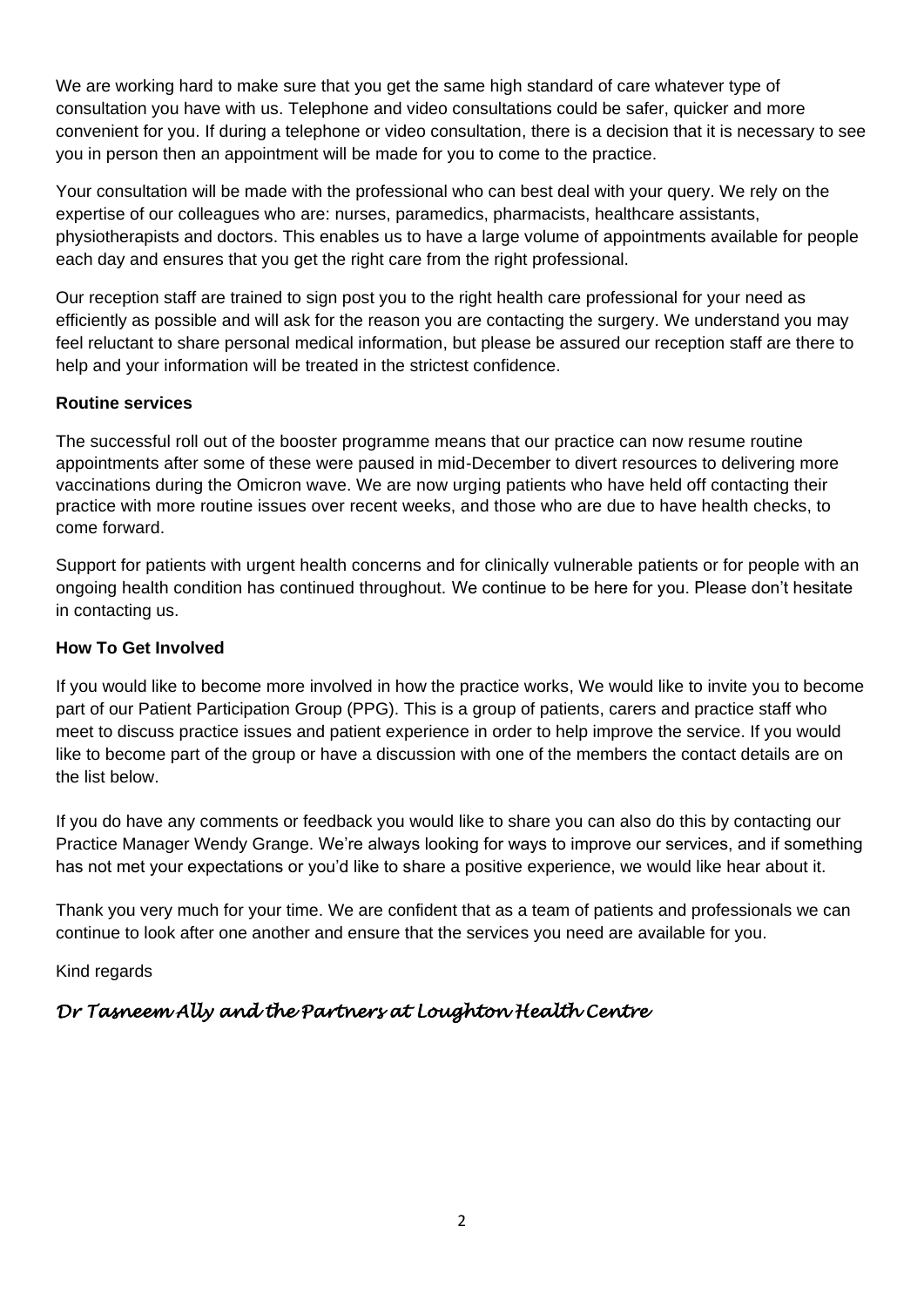# **You can contact Loughton Health Centre in the following ways**

| <b>Method</b>                                                                                                                                                              | <b>Details</b>                                                                                                                                                                                                        |
|----------------------------------------------------------------------------------------------------------------------------------------------------------------------------|-----------------------------------------------------------------------------------------------------------------------------------------------------------------------------------------------------------------------|
| Telephone                                                                                                                                                                  | Our number is:0208 502 5000                                                                                                                                                                                           |
|                                                                                                                                                                            | Phone lines are open from 8am-6.30pm Monday-Friday                                                                                                                                                                    |
| E-mail                                                                                                                                                                     | The email address is reception. Ihc@nhs.net                                                                                                                                                                           |
| The NHS app<br>(download for Android or Apple<br>to your smart phone if you<br>have one)                                                                                   | You can use the NHS app to;<br>Book appointments<br>Order repeat prescriptions<br>Review your medical record<br>See your COVID pass<br>www.nhs.uk/nhs-app/                                                            |
| In person                                                                                                                                                                  | You are welcome to come to reception to:                                                                                                                                                                              |
|                                                                                                                                                                            | drop off samples<br>drop off letters                                                                                                                                                                                  |
| <b>AccuRx Text messaging</b>                                                                                                                                               | The practice uses a text messaging service to keep our patients<br>up to date. Please ensure we have your correct mobile<br>telephone number on our records.                                                          |
| In writing                                                                                                                                                                 | Please post letters to:<br><b>Loughton Health Centre</b><br><b>The Drive</b><br>Loughton<br><b>Essex</b><br><b>IG10 1HW</b><br>Or drop them off at the practice                                                       |
| For prescriptions<br>There are several ways you<br>can order prescriptions,<br>including repeat prescriptions.<br>Please talk to us about this.                            | Either:<br>drop off a request in the box in the waiting area at the<br>practice<br>email your request to prescriptions. Ihc@nhs.net<br>order on the NHS app<br><b>Request via Patient access</b>                      |
| <b>Patient Participation Group</b>                                                                                                                                         | Should you be interested in joining our patient group please<br>contact us via E Mail and we will add you to our PPG circulation<br>list<br>Contact details reception. Ihc@nhs.net                                    |
| To follow up a referral that the<br>practice has made for you to<br>either the community services<br>or a Hospital, please contact<br>the community service or<br>hospital | The most common organisations we refer to are:<br>Essex partnership NHS Foundation Trust<br>o Community and Mental Health please call: 0300 123<br>0808<br>The Princess Alexandra Hospital please call: 01279 444 455 |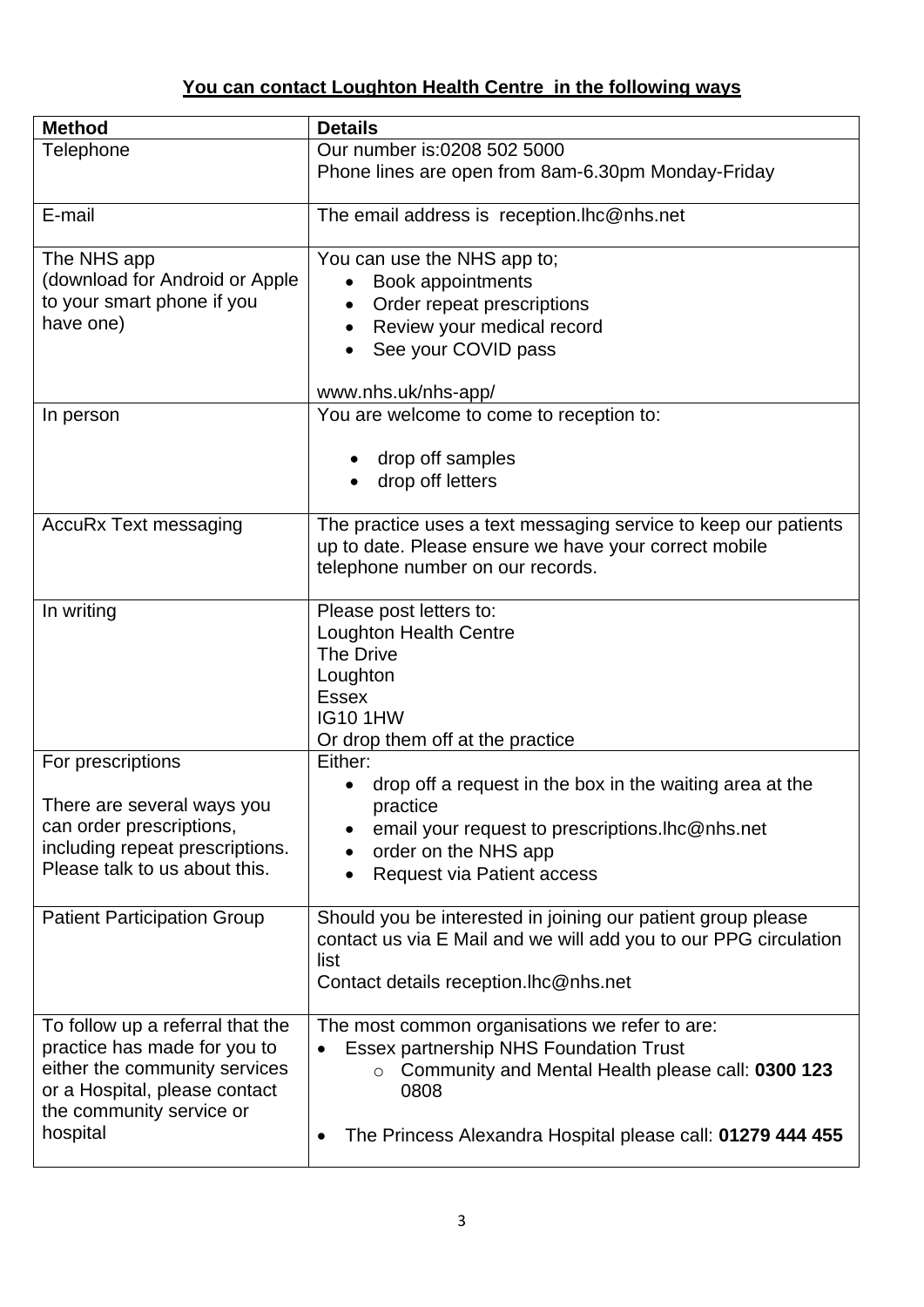|                                       | To change an Outpatients appointment please call:<br>01279 827 391                                                                                                                                                                                                                                  |
|---------------------------------------|-----------------------------------------------------------------------------------------------------------------------------------------------------------------------------------------------------------------------------------------------------------------------------------------------------|
|                                       | To contact the maternity team if you are in labour please<br>$\bullet$<br>call: 01279 444 455 and enter extension 2144                                                                                                                                                                              |
|                                       | Addenbrookes Hospital please call: 01223 245151                                                                                                                                                                                                                                                     |
|                                       | Mid Essex (Broomfield) please call: 01245 362000                                                                                                                                                                                                                                                    |
|                                       | Barts Health please call: 0207 3777 000                                                                                                                                                                                                                                                             |
|                                       | Postponed outpatient appointments and numbers for<br>patients to contact for urgent queries<br>The numbers below are direct contact numbers for specific<br>services. If the service you need is not detailed below or you are<br>unable to get through, please contact the hospital's switchboard: |
|                                       | For Mile End, St Bartholomew's or The Royal London please<br>call: 020 7377 7000<br>For Newham please call: 020 7476 4000<br>For Whipps Cross please call: 020 8539 5522                                                                                                                            |
|                                       |                                                                                                                                                                                                                                                                                                     |
|                                       | <b>Whipps Cross Hospital</b><br>Appointment call centre please call: 020 8537 6768                                                                                                                                                                                                                  |
| Sharing feedback with the<br>practice | Please contact the Practice Manager Wendy Grange in the first<br>instance                                                                                                                                                                                                                           |
|                                       | The practice complaints policy can be found on our website.                                                                                                                                                                                                                                         |
|                                       | If you would rather speak to someone not directly involved in<br>your care:                                                                                                                                                                                                                         |
|                                       | Complaints advocacy services in Essex are run by<br>https://www.pohwer.net/<br>$\circ$ 0300 456 2370<br>NHS England https://www.england.nhs.uk/contact-<br>$\bullet$<br>us/complaint/complaining-to-nhse/<br>o england.contactus@nhs.net                                                            |
|                                       | 0300 311 22 33<br>$\circ$                                                                                                                                                                                                                                                                           |

## **Other ways to get medical support and advice**

| <b>Method</b>                                                                                                                                                                                                           | <b>Details</b>                                                                                                       |
|-------------------------------------------------------------------------------------------------------------------------------------------------------------------------------------------------------------------------|----------------------------------------------------------------------------------------------------------------------|
| NHS 111 online<br>If you have an urgent health need that can't wait,<br>please visit NHS 111 online, or if unable to use<br>the internet, call 111, who will advise the best<br>place or treatment to suit their needs. | To get help from NHS 111, you can:<br>go to 111 nhs uk (for people aged 5 and<br>$\bullet$<br>over only)<br>call 111 |
| Please contact 111 before going to A&E. They<br>can book an appointment for you at A&E.                                                                                                                                 |                                                                                                                      |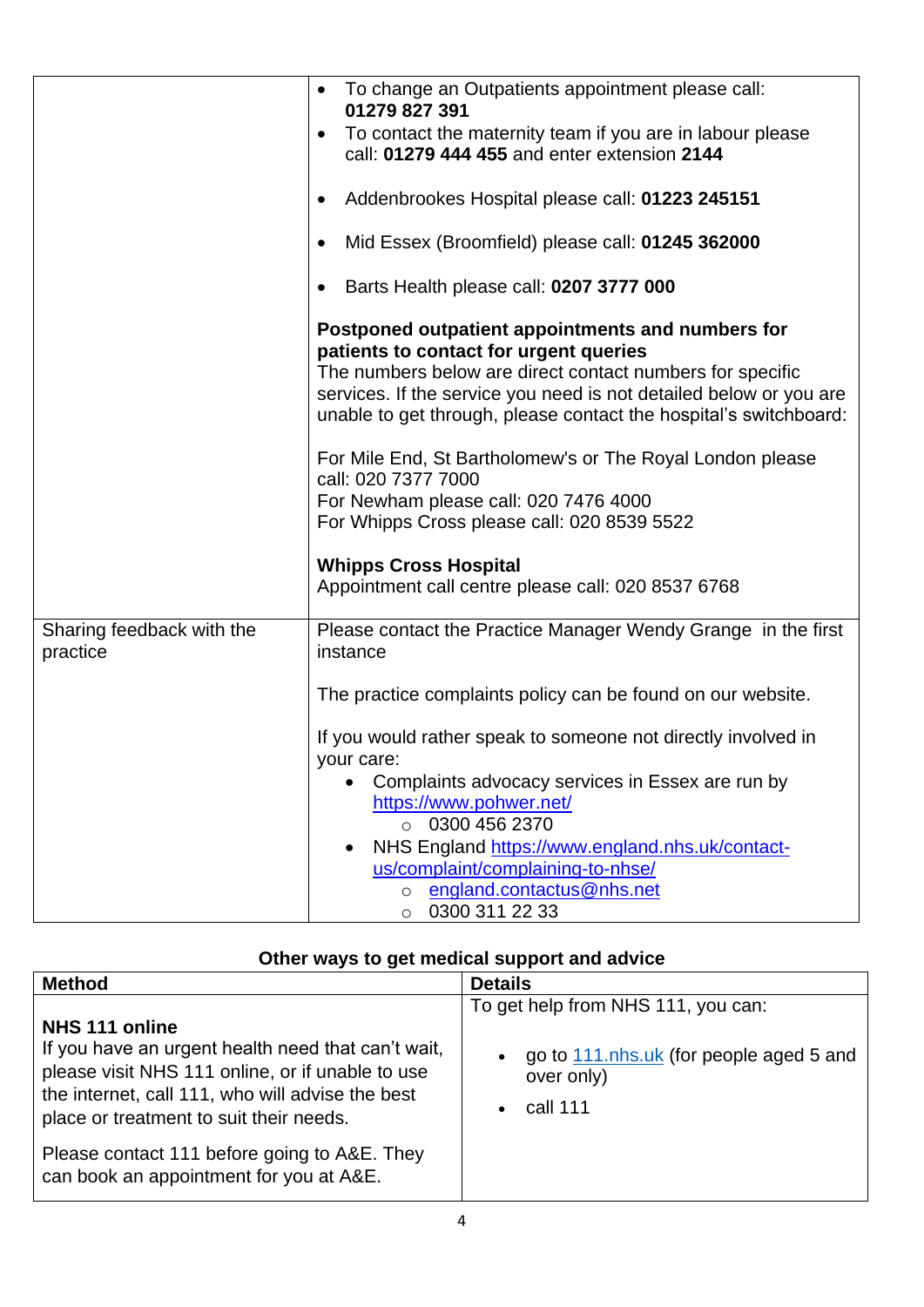| Dial 999 for life-threatening emergencies                                                                                                                                                                                                                                                                                                                                                                        | NHS 111 is available 24 hours a day, 7 days a<br>week                                                                                                                                                                                                                                                                       |
|------------------------------------------------------------------------------------------------------------------------------------------------------------------------------------------------------------------------------------------------------------------------------------------------------------------------------------------------------------------------------------------------------------------|-----------------------------------------------------------------------------------------------------------------------------------------------------------------------------------------------------------------------------------------------------------------------------------------------------------------------------|
|                                                                                                                                                                                                                                                                                                                                                                                                                  | If you're Deaf and want to use the phone<br>service, you can use the NHS 111 British Sign<br>Language service available in your country.<br>You can also call 18001 111 on a textphone.<br>England - NHS 111 (BSL) interpreter service:                                                                                     |
|                                                                                                                                                                                                                                                                                                                                                                                                                  | https://signvideo.co.uk/nhs111/                                                                                                                                                                                                                                                                                             |
| <b>Pharmacies</b>                                                                                                                                                                                                                                                                                                                                                                                                | To find your local pharmacy visit:                                                                                                                                                                                                                                                                                          |
| For minor health conditions contact the community<br>pharmacists for help. As qualified<br>health<br>professional they can offer clinical advice and over<br>the counter medicines for a range of minor<br>illnesses such as coughs, colds, sore throats,<br>tummy trouble and aches and pains. If symptoms<br>suggest something more serious, pharmacists<br>have the right training to get you the right help. | https://www.nhs.uk/service-<br>search/pharmacy/find-a-pharmacy                                                                                                                                                                                                                                                              |
| <b>Mental health support</b>                                                                                                                                                                                                                                                                                                                                                                                     | <b>Adults</b>                                                                                                                                                                                                                                                                                                               |
| <b>Adults</b>                                                                                                                                                                                                                                                                                                                                                                                                    | To get mental health help from NHS 111,<br>please call 111 and select option 2                                                                                                                                                                                                                                              |
| If you, a family member or friend are in crisis and<br>need help, please dial NHS 111 and select the<br>option for mental health crisis. You will be<br>connected to our contact centre where trained<br>staff will provide appropriate support and advice<br>24 hours a day.                                                                                                                                    | NHS 111 is available 24 hours a day, 7 days a<br>week<br><b>Under 18s</b><br>For North East London NHS Foundation                                                                                                                                                                                                           |
| <b>Under 18s</b>                                                                                                                                                                                                                                                                                                                                                                                                 | Trust's Emotional Wellbeing and Mental Health                                                                                                                                                                                                                                                                               |
| If you are under the age of 18 or are the family<br>member of someone under the age of 18 who is<br>in crisis there are various ways you can get help.                                                                                                                                                                                                                                                           | Service please call: 0300 300 1600 or<br>email nelft-ewmhs.referrals@nhs.net<br>If you need urgent help or out of hours help,<br>call please call: 0300 555 1201                                                                                                                                                            |
| <b>Essex Child and Family Wellbeing Service</b><br>Information, advice and support for children,<br>young people and families, including advice<br>around family health, minor illness, caring for your<br>baby, parenting support and special educational<br>needs, as well as a number of other specialist<br>community healthcare services such as<br>therapies.                                              | <b>Healthy Family Teams:</b><br>Please call: 0300 247 0122 (Option 1)<br>vcl.essexwest-hftcentraladminhub@nhs.net<br><b>Specialist Healthcare Services:</b><br>Please call: 0300 247 0122 (Option 3 then<br>Option 1)<br>vcl.essexwest-harlowcdc@nhs.net<br><b>Website:</b><br>https://essexfamilywellbeing.co.uk/about-us/ |
| Herts & West Essex 'Healthier Together'<br><b>Website</b>                                                                                                                                                                                                                                                                                                                                                        | <b>Website:</b>                                                                                                                                                                                                                                                                                                             |
|                                                                                                                                                                                                                                                                                                                                                                                                                  |                                                                                                                                                                                                                                                                                                                             |